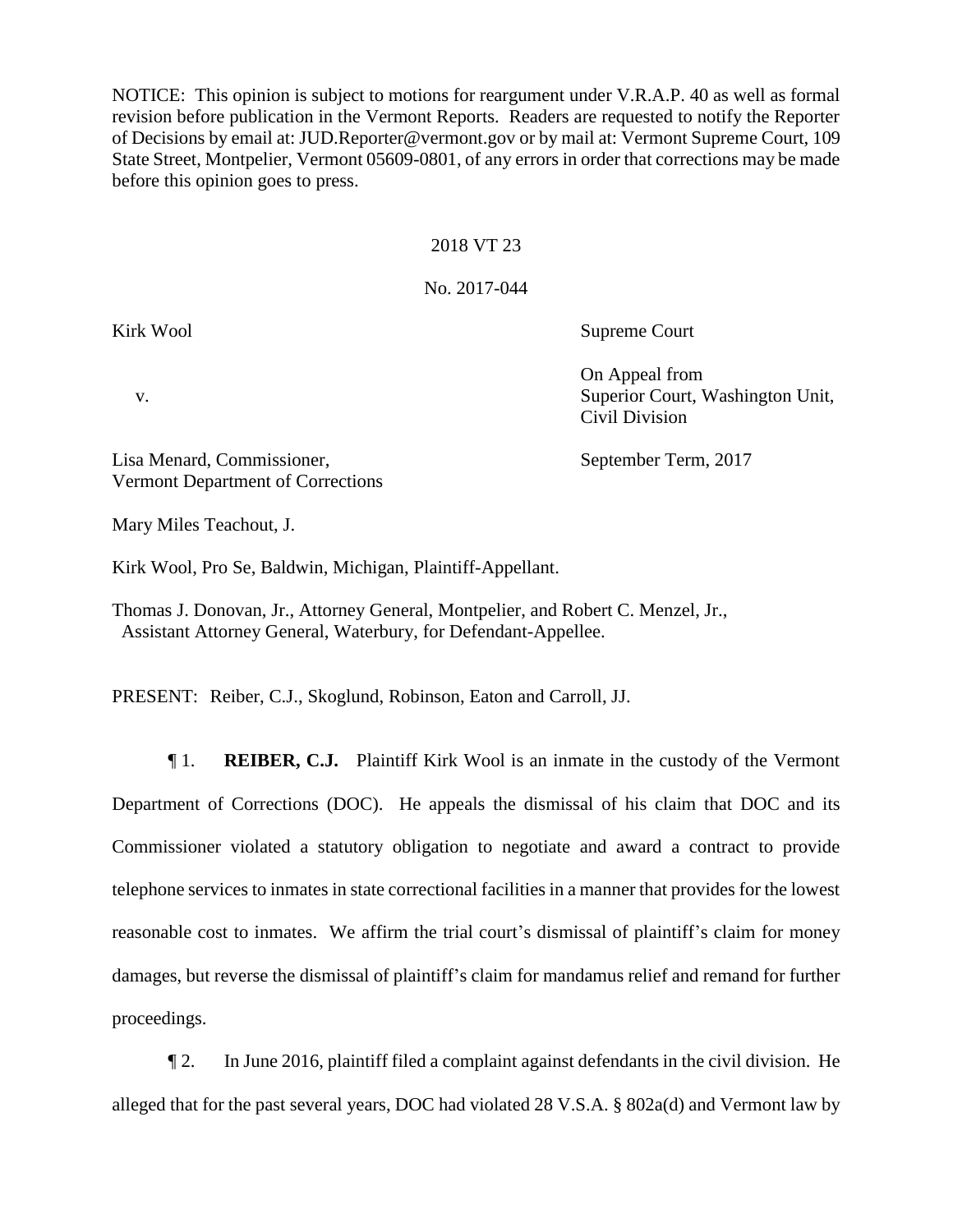failing to use a competitive process to obtain telephone services for inmates. Instead, he alleged, DOC had purchased telephone services from the only company from which it sought a bid. Plaintiff alleged that under "Vermont law," such "sole source" contracts may only be used in "extraordinary circumstances," which did not exist here. According to plaintiff, the company with which DOC contracted charged approximately \$8.00 per hour for a telephone call, while competing firms offered rates closer to \$3.00 per hour. He argued that DOC had not negotiated and awarded the contract in a manner that provided for the lowest reasonable costs to inmates, as required by § 802a(d), which states that "[a]ny contract to provide telephone services to inmates in state correctional facilities shall be negotiated and awarded in a manner that provides for the lowest reasonable cost to inmates, to their families, and to others communicating with inmates." Plaintiff sought damages equivalent to the difference between the current rates and the lower rates he alleged would be offered by other contractors for calls he had placed.<sup>1</sup>

¶ 3. Defendants moved to dismiss plaintiff's claim. Defendants argued that plaintiff lacked standing to challenge the contract because he was not an intended third-party beneficiary of the contract. They further argued that plaintiff's claim for damages was barred by sovereign immunity because it was based upon defendants' performance of a discretionary function and did not have a private analog. Plaintiff opposed the motion to dismiss, arguing that § 802a(d) limited DOC's discretion. He also filed a claim for a writ of mandamus, asserting that DOC had a nondiscretionary duty to provide telephone services at the lowest reasonable costs to inmates. $2$ 

 $\overline{a}$ 

<sup>&</sup>lt;sup>1</sup> Plaintiff asserted, and DOC did not dispute, that he had exhausted his administrative remedies with regard to his claims.

<sup>&</sup>lt;sup>2</sup> Plaintiff's claim for mandamus relief was filed after DOC served its motion to dismiss. Although plaintiff did not expressly request permission to amend his complaint, the trial court implicitly treated his mandamus claim as an amendment and considered the claim in its decision on defendant's motion to dismiss. See V.R.C.P. 15(a) (explaining that party may amend pleading after responsive pleading has been served only by leave of court or written consent of adverse party, and "leave shall be freely given when justice so requires"). We therefore consider the mandamus claim as part of plaintiff's complaint for purposes of reviewing the order of dismissal.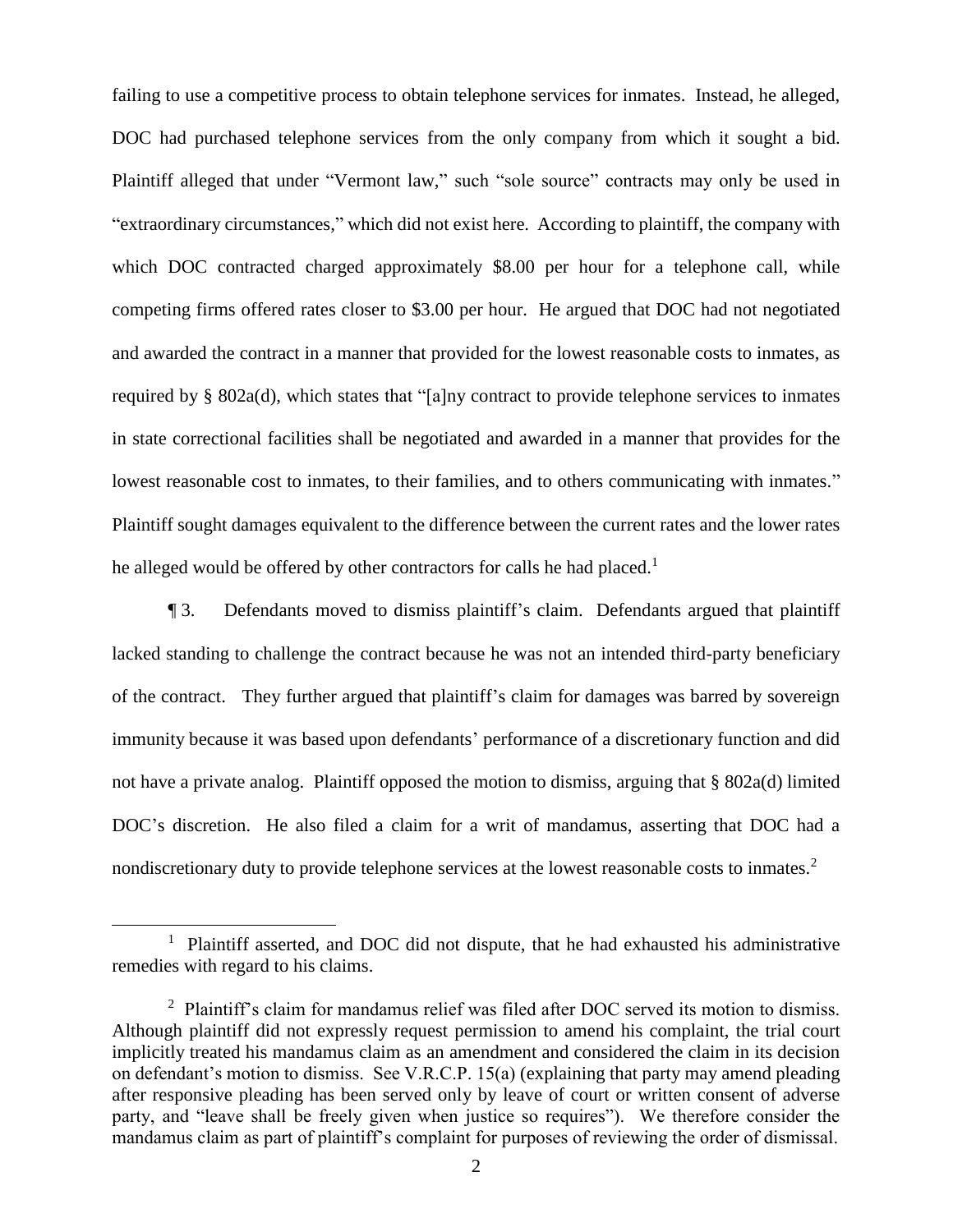¶ 4. The trial court ruled that plaintiff's damages claim was barred by the State's sovereign immunity. It held that plaintiff's claim for relief in the nature of mandamus also failed because plaintiff did not seek enforcement of a purely ministerial act. The court therefore dismissed plaintiff's claims.

¶ 5. On appeal, plaintiff argues that the trial court erred in dismissing his claims for damages and mandamus relief. Although his brief is not a model of clarity, we understand his argument to be that DOC had a nondiscretionary duty to negotiate and award the telephone services contract in a manner that led to the lowest reasonable costs for inmates, specifically by using a competitive bidding process to select the contractor, and that DOC violated this duty. He seeks damages and an order compelling DOC to reopen the bidding process.

¶ 6. We review the trial court's determination of a motion to dismiss de novo, accepting as true all allegations made by the non-moving party. Nichols v. Hofmann, 2010 VT 36, ¶ 4, 188 Vt. 1, 998 A.2d 1040; In re Estate of Holbrook, 2016 VT 13, ¶ 14, 201 Vt. 254, 140 A.3d 788. "Motions to dismiss for failure to state a claim are disfavored and should be rarely granted." Bock v. Gold, 2008 VT 81, ¶ 4, 184 Vt. 575, 959 A.2d 990 (mem.). A court should not grant a motion to dismiss for failure to state a claim "unless it appears beyond doubt that there exist no facts or circumstances that would entitle the plaintiff to relief." Amiot v. Ames, 166 Vt. 288, 291, 693 A.2d 675, 677 (1997) (quotation omitted).

## I. Damages Claim

¶ 7. We first consider whether the trial court properly dismissed plaintiff's damages claim. We conclude that plaintiff failed to demonstrate that the State waived its sovereign immunity such that he may obtain money damages for the alleged violation of  $\S$  802a(d), and affirm the trial court's ruling on this issue.

¶ 8. Sovereign immunity protects the State and its components from liability for money damages unless immunity is waived by statute. Jacobs v. State Teachers' Ret. Sys. of Vt., 174 Vt.

3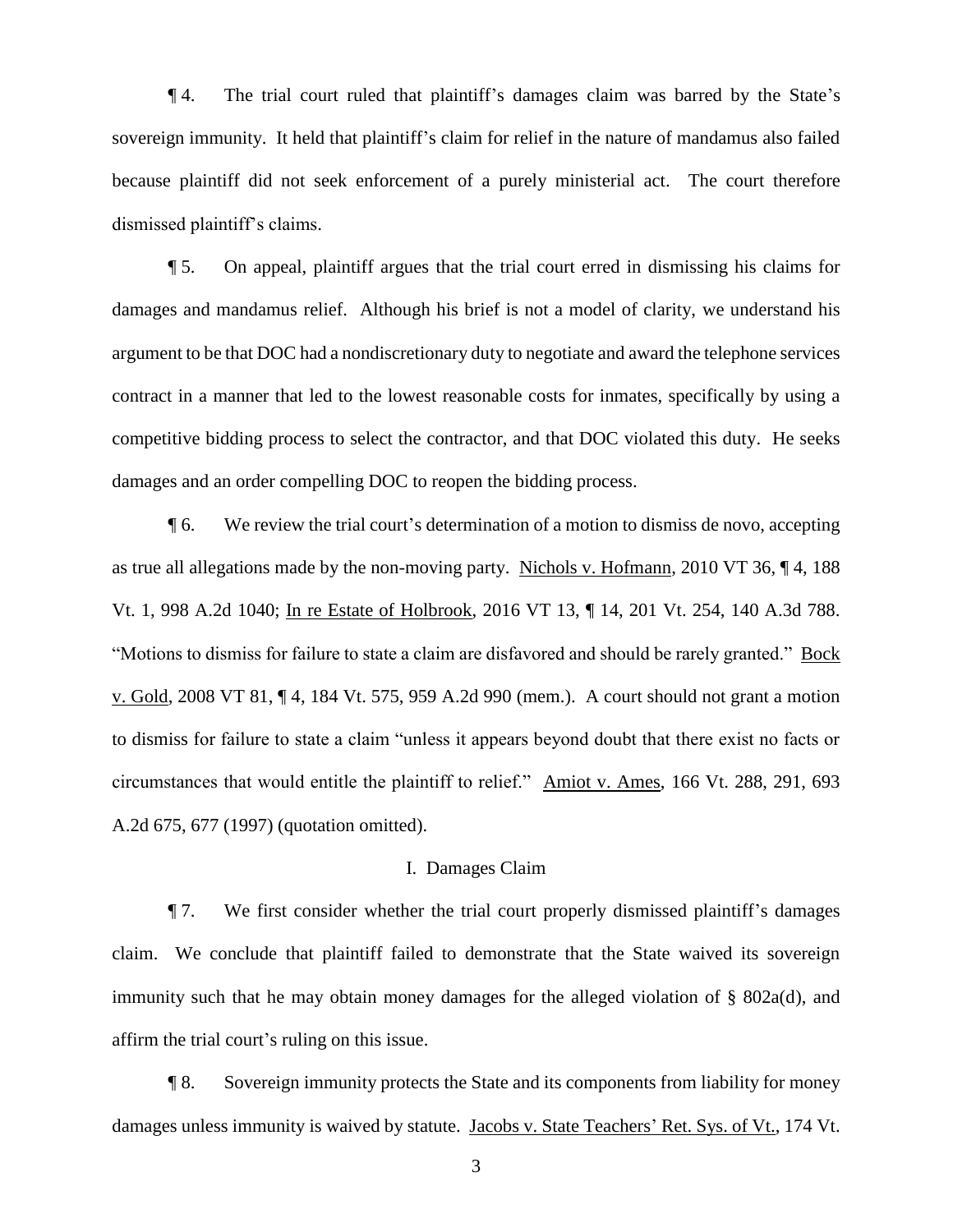404, 408, 816 A.2d 517, 521 (2002). "[I]f a statute is silent regarding a waiver of sovereign immunity, then no such waiver exists." Depot Square Pizzeria, LLC v. Dep't of Taxes, 2017 VT 29, ¶ 5, \_\_Vt.\_\_, 169 A.3d 204. The statute at issue here, 28 V.S.A. § 802a, does not provide for an aggrieved party to obtain money damages in such an action. It therefore does not provide an avenue for plaintiff to obtain the relief he seeks. See In re Williams, 166 Vt. 21, 24, 686 A.2d 964, 966 (1996) (declining to imply waiver of sovereign immunity from statutory silence).

¶ 9. The State has waived its immunity for certain tort claims under 12 V.S.A. § 5601. Section 5601 provides that the State can be held liable for injury to persons or property caused by the negligent or wrongful act or omission of a State employee while acting in the scope of his or her employment, provided that the claim is "comparable to a recognized cause of action against a private person." Sabia v. State, 164 Vt. 293, 298, 669 A.2d 1187, 1191 (1995); 12 V.S.A. § 5601(a). The State remains immune for governmental functions for which there is no private analog. LaShay v. Dep't of Soc. & Rehab. Servs., 160 Vt. 60, 68, 625 A.2d 224, 229 (1993). In order to bring a tort claim for damages against the State, the plaintiff must demonstrate that a private analog exists and that no exception to the State's waiver of sovereign immunity applies. Mellin v. Flood Brook Union Sch. Dist., 173 Vt. 202, 218-19, 790 A.2d 408, 423 (2001).

¶ 10. In this case, the trial court found that there was no private analog that would permit plaintiff's damages claim under § 5601(a). Plaintiff does not challenge this determination on appeal. Instead, he focuses solely on challenging the court's holding that the discretionary function exception set forth in  $\S$  5601(e)(1) also barred his claim. Plaintiff's brief is "wholly inadequate" on the issue of availability of damages "because it omits discussion of an essential element of [his] claim." Mellin, 173 Vt. at 219, 790 A.2d at 423. Even if plaintiff were correct that his damages claim is not barred by the discretionary function exception, he has failed to show that a private analog exists, as is required to state a claim for relief under 12 V.S.A. § 5601(a). We therefore decline to disturb the trial court's ruling that plaintiff's claim for damages was barred by sovereign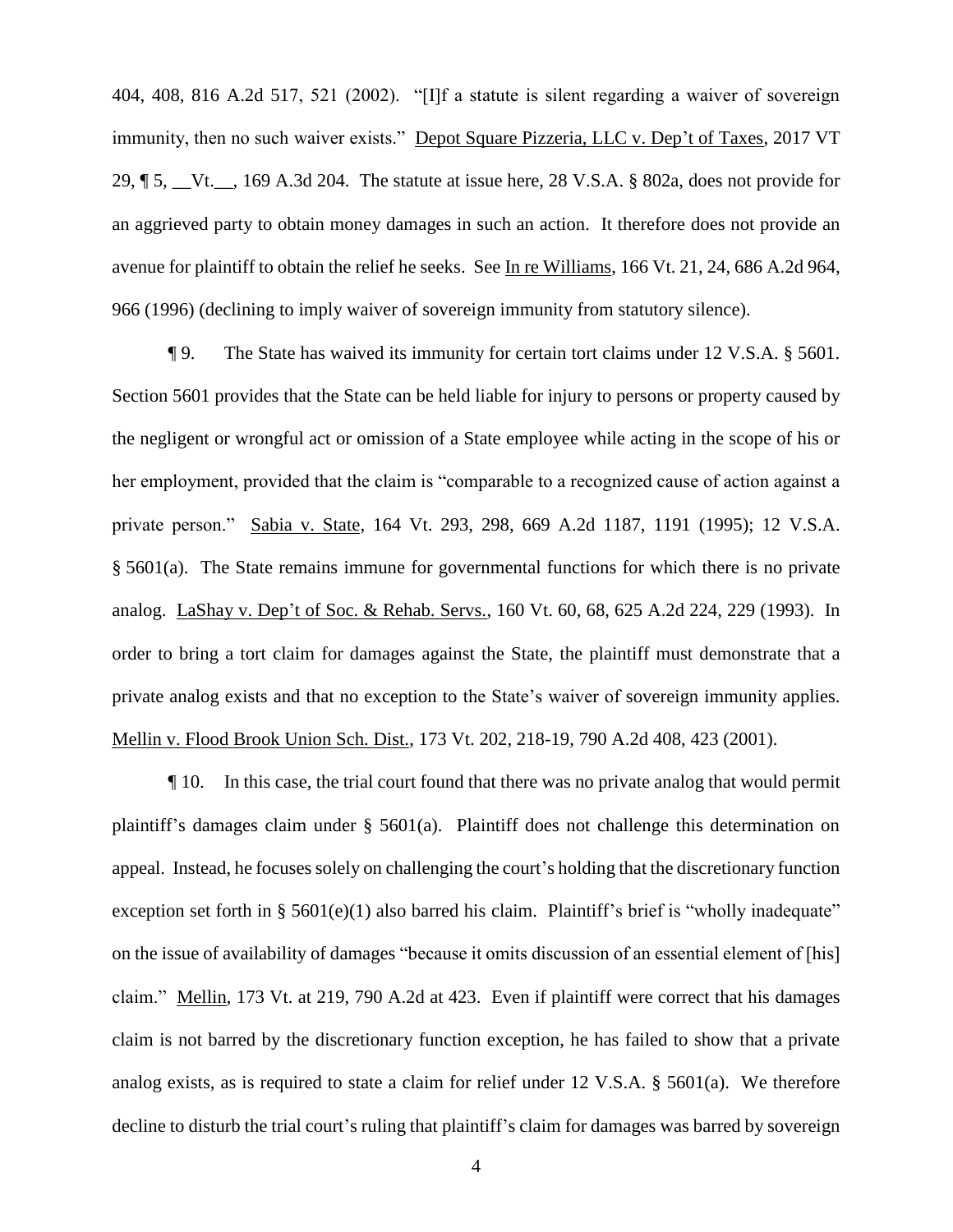immunity. See id. at 219, 790 A.2d at 423 (holding that Court would not address plaintiff's argument on appeal that trial court erred in dismissing negligence claim against State on basis of sovereign immunity where plaintiff presented no argument on how her claim was comparable to recognized cause of action against private person, and focused only on discretionary function exception).

## II. Claim for Mandamus Relief

¶ 11. However, we agree with plaintiff that the trial court acted prematurely in dismissing his claim for relief in the nature of mandamus. Mandamus is a command from the court to an official, agency, or lower tribunal "to perform a simple and definite ministerial duty imposed by law." Vt. State Emps.' Ass'n, Inc. v. Vt. Criminal Justice Training Council, 167 Vt. 191, 195, 704 A.2d 769, 771 (1997); see also Bargman v. Brewer, 142 Vt. 367, 369–70, 454 A.2d 1253, 1255 (1983). In order for a court to issue a writ of mandamus, there are three requirements:

> (1) the petitioner must have a clear and certain right to the action sought by the request for a writ; (2) the writ must be for the enforcement of ministerial duties, but not for review of the performance of official acts that involve the exercise of the official's judgment or discretion; and (3) there must be no other adequate remedy at law.

In re Fairchild, 159 Vt. 125, 130, 616 A.2d 228, 231 (1992).

¶ 12. In Fairchild, we affirmed the trial court's determination that the petitioners, who were neighboring landowners and interested persons, were entitled to a writ of mandamus compelling the town to enjoin owners of a building from using the property in violation of the town's zoning ordinance. We determined that petitioners met all three criteria for mandamus relief. Id. First, as interested persons, they were affected by the zoning violations and were entitled to enforcement of the ordinance. Id. Second, the statute imposed a ministerial duty on the zoning officer to enforce the ordinance. Id. Third, the official's refusal to perform this nondiscretionary duty left the petitioners without an adequate remedy at law. Id. at 130-31, 616 A.2d at 231.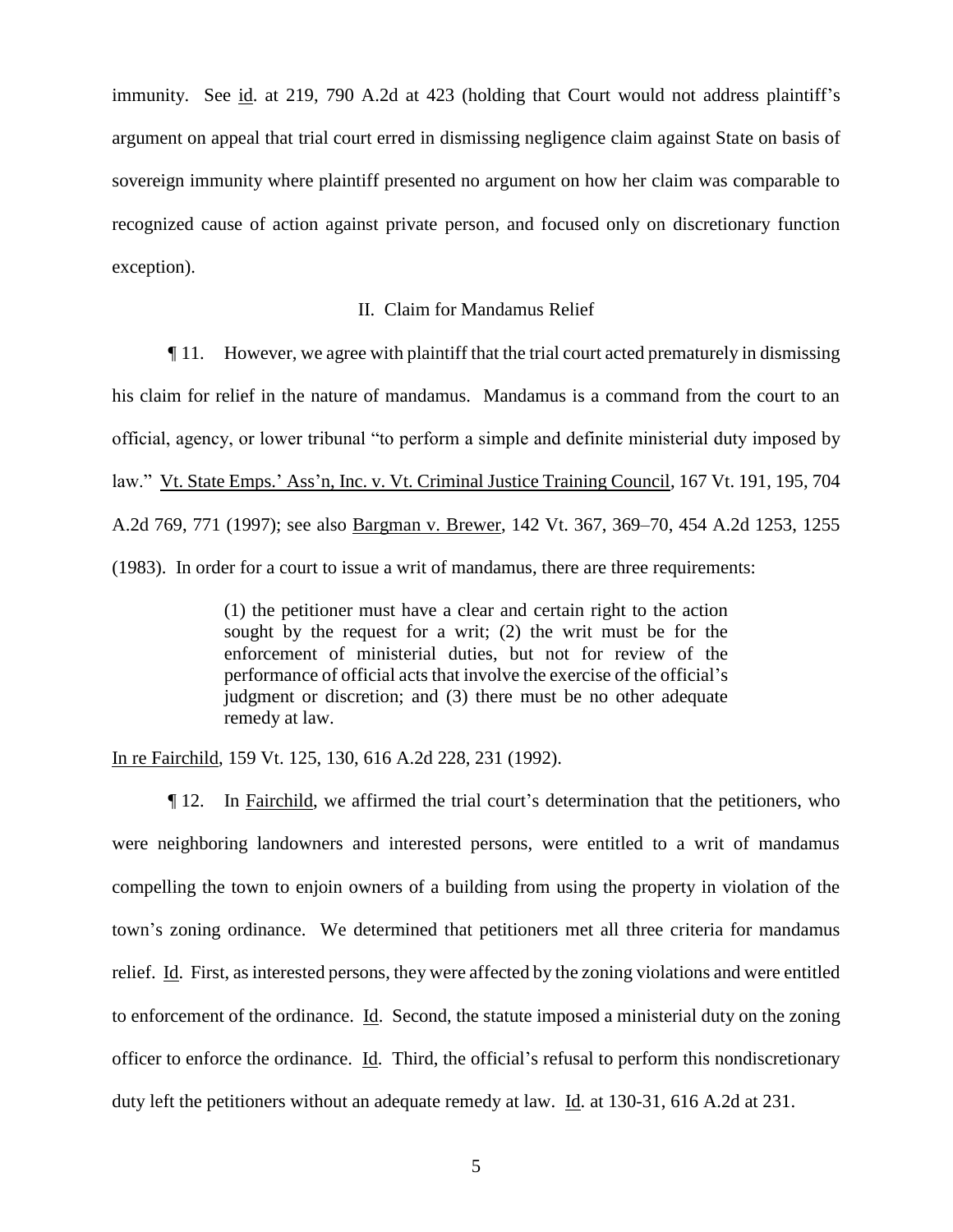¶ 13. Similarly, in Bargman v. Brewer, we reversed the trial court's dismissal of a petition for a writ of mandamus. 142 Vt. 367, 369, 454 A.2d 1253, 1255 (1983). The petition was filed by nonresident landowners, who sought to compel the listers and selectboard of their town to comply with a statutory requirement to lodge a book containing the grand list and the abstracts of individual lists with the town clerk for the taxpayers' inspection. The petitioners also alleged that the defendants had failed to include the statutorily required description of each parcel of real estate in the grand list. We determined that the duties the petitioners sought to enforce were ministerial in nature and that the tax appraisal grievance process did not provide an adequate alternative legal remedy. Id. at 371-72, 454 A.2d at 1256. We accordingly held that "since plaintiffs have alleged facts which, if true, would permit an order in the nature of mandamus, they must be given an opportunity at least to introduce evidence in support of those allegations." Id. at 373, 454 A.2d at 1257.

¶ 14. Here, plaintiff alleges that DOC failed to use a competitive bidding process in contracting for telephone services, and thus failed to obtain the lowest reasonable costs for inmates as required by 28 V.S.A. § 802a(d), which provides that "[a]ny contract to provide telephone services to inmates in state correctional facilities shall be negotiated and awarded in a manner that provides for the lowest reasonable cost to inmates, to their families, and to others communicating with inmates." The court found that § 802a(d) did not purport to control the manner in which DOC negotiated telephone services contracts for inmates, and therefore did not impose a ministerial duty that plaintiff could enforce through mandamus. The court did not address plaintiff's allegation that DOC violated "Vermont law" by failing to use a competitive bidding process to contract for telephone services.

¶ 15. However, as plaintiff alleged, DOC was required by Vermont law—albeit not specifically and exclusively by the statute he identified in his complaint—to use a competitive bidding process in contracting for telephone services for inmates. Section 122 of Title 28 provides: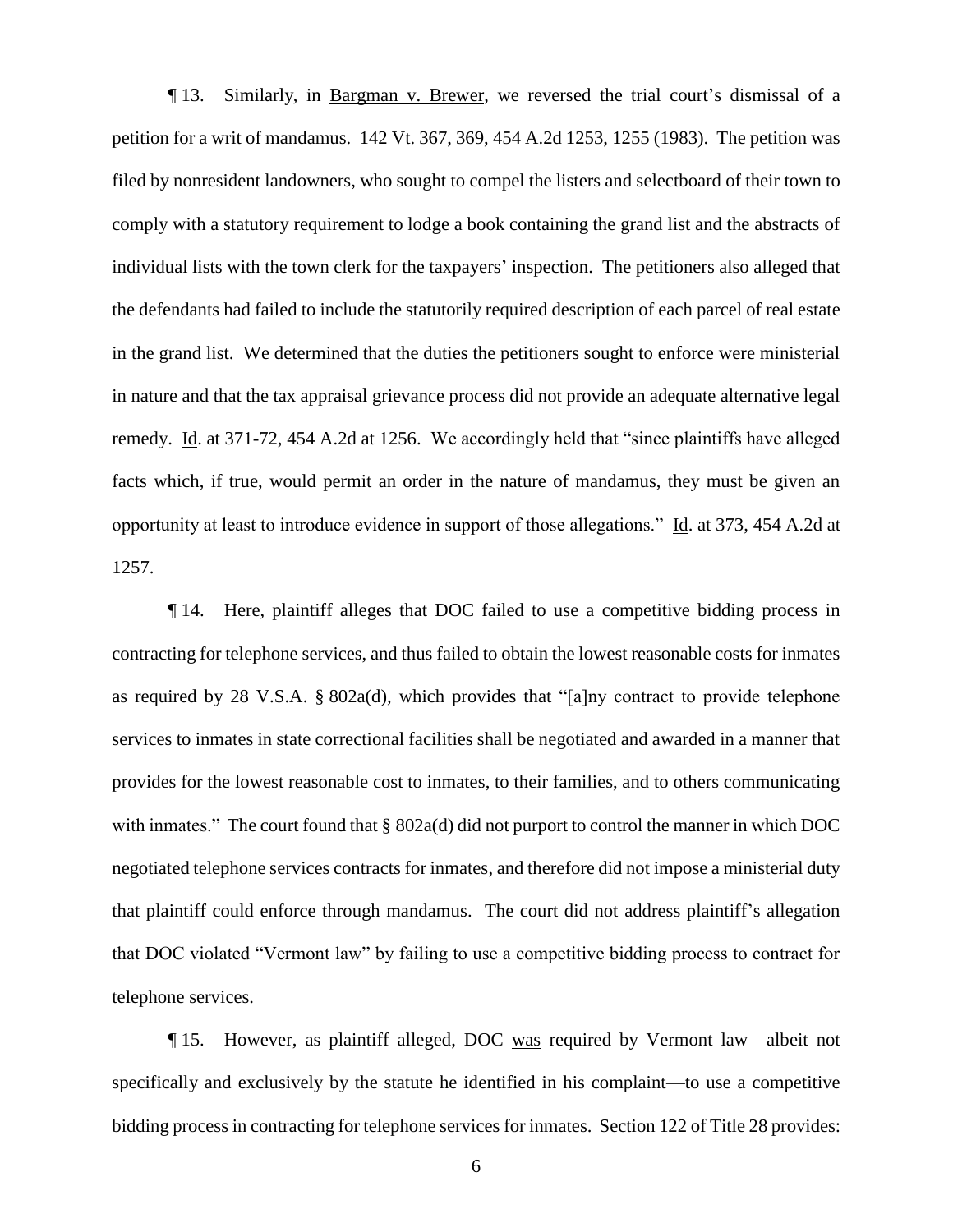For the purpose of securing programming and services for offenders, the Department of Corrections shall publicly advertise or invite three or more bids. The contract for any such programming and services shall be awarded to one of the three lowest responsible bidders, conforming to specification, with consideration being given to the time required for provision of services, the purpose for which it is required, competency and responsibility of bidder, and his or her ability to render satisfactory services; but the Commissioner with the approval of the Secretary of Human Services shall have the right to reject any and all bids and to invite other bids.

28 V.S.A. § 122. Section 122 imposes a nondiscretionary duty upon DOC to solicit three or more bids whenever it seeks to contract for services for offenders, and to award the contract to one of the three lowest responsible bidders unless those bids are rejected. We find no indication that this provision, which was enacted in 2011, is somehow inapplicable to contracts for telephone services.<sup>3</sup> Although DOC ultimately has discretion to determine the terms of the contract and which bidders are "responsible," it is expressly obligated by § 122 to use a competitive bidding process in entering any contract for programming or services for inmates. The requirement to solicit multiple bids is a "purely ministerial act, that is, an act regarding which nothing is left to discretion—a simple and definite duty, imposed by law." Bargman, 142 Vt. at 369, 454 A.2d at 1255 (quotation omitted).

¶ 16. Although plaintiff did not specifically cite § 122 in his pleadings, his allegations were sufficient to give fair notice to DOC of the claim and the grounds upon which it rested. "The sufficiency of a complaint depends on whether it provides fair notice of the claim and the grounds upon which it rests." Richards v. Town of Norwich, 169 Vt. 44, 49, 726 A.2d 81, 85 (1999). "The failure in a complaint to cite a statute, or to cite the correct one, in no way affects the merits of a claim. Factual allegations alone are what matters." Albert v. Carovano, 851 F.2d 561, 571 n.3 (2d

 $\overline{a}$ 

<sup>&</sup>lt;sup>3</sup> Plaintiff alleged in his June 2016 complaint that DOC had been using a sole-source contract "[f]or the past 3-4 years." Drawing the inference most favorable to plaintiff, as we must in reviewing a motion to dismiss, this means that the contract was negotiated, at the earliest, at some point in 2012. Section 122 therefore would have been applicable. Of course, this is a matter that plaintiff will have the burden of proving on remand.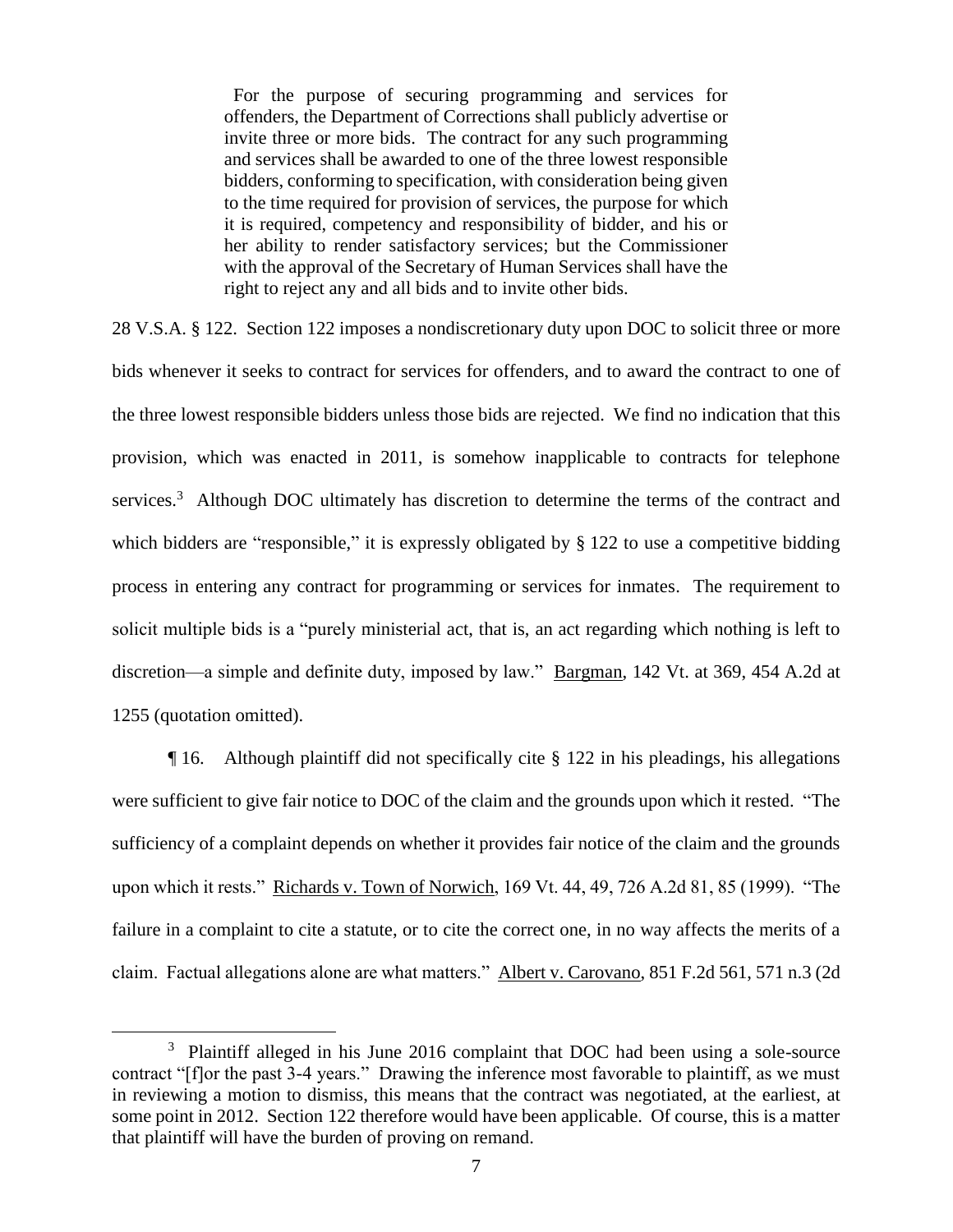Cir. 1988) (declining to dismiss claim on ground that plaintiffs failed to cite statute under which they sought relief in complaint); see also Alvarez v. Hill, 518 F.3d 1152, 1157 (9th Cir. 2008) ("Notice pleading requires the plaintiff to set forth in his complaint claims for relief, not causes of action, statutes or legal theories. . . . A complaint need not identify the statutory or constitutional source of the claim raised in order to survive a motion to dismiss."). Plaintiff's allegation that "Vermont law" required DOC to use competitive bidding to contract for telephone services and that DOC violated this requirement by using a sole-source contract provided DOC with sufficient notice of the basis of his claim. As the agency responsible for administering Title 28 generally, and § 122 more specifically, DOC cannot claim that it was unaware of the nondiscretionary competitive bidding requirement.

¶ 17. We turn, then, to whether plaintiff's allegations are sufficient to meet the other elements required for mandamus relief. In addition to seeking the enforcement of a ministerial duty, the plaintiff must show that he or she has a clear legal right to the action sought in the petition and that there is no other adequate remedy at law. Fairchild, 159 Vt. at 130, 616 A.2d at 231. Assuming that plaintiff's allegations are true, the latter requirement is plainly satisfied here, as DOC's alleged refusal to follow the nondiscretionary procedure for contracting for telephone services leaves plaintiff without an adequate alternative remedy. See id. at 131, 616 A.2d at 231 ("Refusal of an official to perform nondiscretionary duties leaves the petitioners without an adequate remedy at law."); Menut & Parks Co. v. Cray, 114 Vt. 41, 51, 39 A.2d 342, 347 (1944) (holding that officials' refusal "to perform the duties enjoined upon them, or to act at all in contemplation of the law" left petitioners with no remedy besides mandamus).

¶ 18. Plaintiff has also alleged sufficient facts to show that he has a clear legal right to the relief sought. As an inmate in the custody of DOC, plaintiff has the right to have telephone services provided to him at the "lowest reasonable cost." 28 V.S.A. § 802a(d); Wool v. Gorczyk, No. 2004-535, 2006 WL 5868426, at \*1 (Vt. Mar. 1, 2006)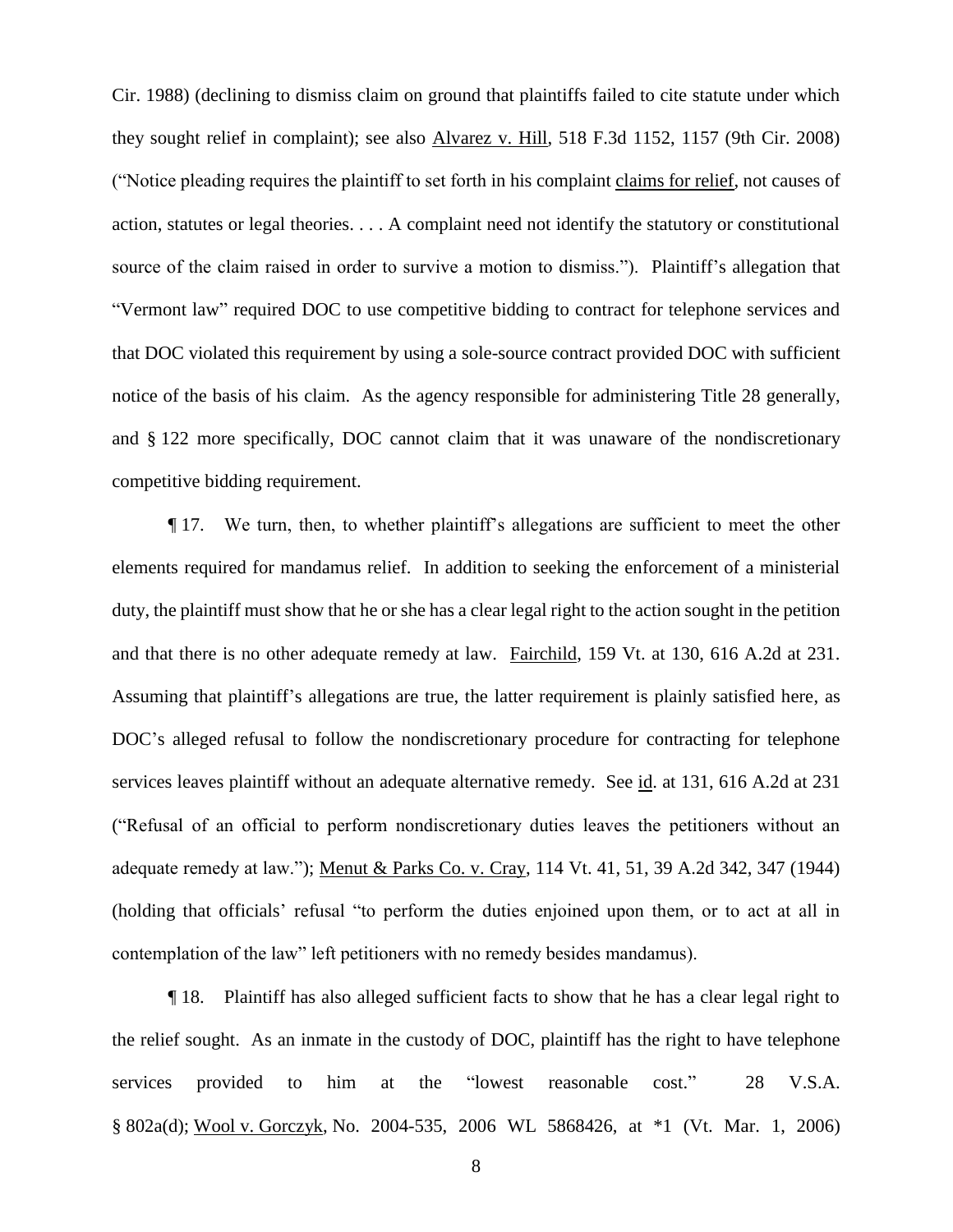(unpub. mem.), https://www.vermontjudiciary.org/sites/default/files/documents/eo04-535.pdf [https://perma.cc/TC5D-E669] ("Section 802a(d) requires that any contract negotiated by the DOC for telephone services provide the lowest costs to inmates and their families."). Section 122 prescribes a mandatory method, competitive bidding, for DOC to negotiate and award contracts to achieve the lowest reasonable cost. Cf. Franklin Cnty. Sheriff's Office v. St. Albans City Police Dep't, 2012 VT 62, ¶ 16, 192 Vt. 188, 58 A.3d 207 (holding that sheriff's office had no legally protected right to fair competition to provide police services to town because applicable statute provided that municipalities "may" contract for police services and did not mandate bidding process). "The purpose behind competitive bidding requirements is to safeguard the public against fraud, favoritism, graft, extravagance, improvidence, and corruption and to ensure honest competition for the best work or supplies at the lowest reasonable cost." Gariup Constr. Co. v. Carras-Szany-Kuhn & Assocs., P.C., 945 N.E.2d 227, 235 (Ind. Ct. App. 2011) (emphasis added); accord Acme Bus Corp. v. Orange Cty., 68 N.E.3d 671, 675 (N.Y. 2016); Domar Elec., Inc. v. City of Los Angeles, 885 P.2d 934, 940 (Cal. 1994); Meadowbrook Carting Co. v. Borough of Island Heights, 650 A.2d 748, 750–51 (N.J. 1994). As an inmate, the alleged extra cost of telephone services that result from DOC's failure to engage in competitive bidding falls directly on plaintiff. See Groves v. Dep't of Corr., 811 N.W.2d 563, 567 (Mich. Ct. App. 2011) (holding that disappointed bidder for prison telephone services contract lacked standing as taxpayer to challenge alleged improper bidding process, because it did not allege cognizable injury; taxpayers as a whole were not harmed because "[a]dditional costs of the winning bid will instead be charged only to inmates and the people they call from prison").

¶ 19. DOC argues that plaintiff lacks standing to pursue his claim because he is no more than an incidental beneficiary to the contract between DOC and the telephone services provider. We reject this argument because plaintiff has not asserted a breach-of-contract claim. His case is therefore distinguishable from the cases relied upon by DOC, all of which involved attempts by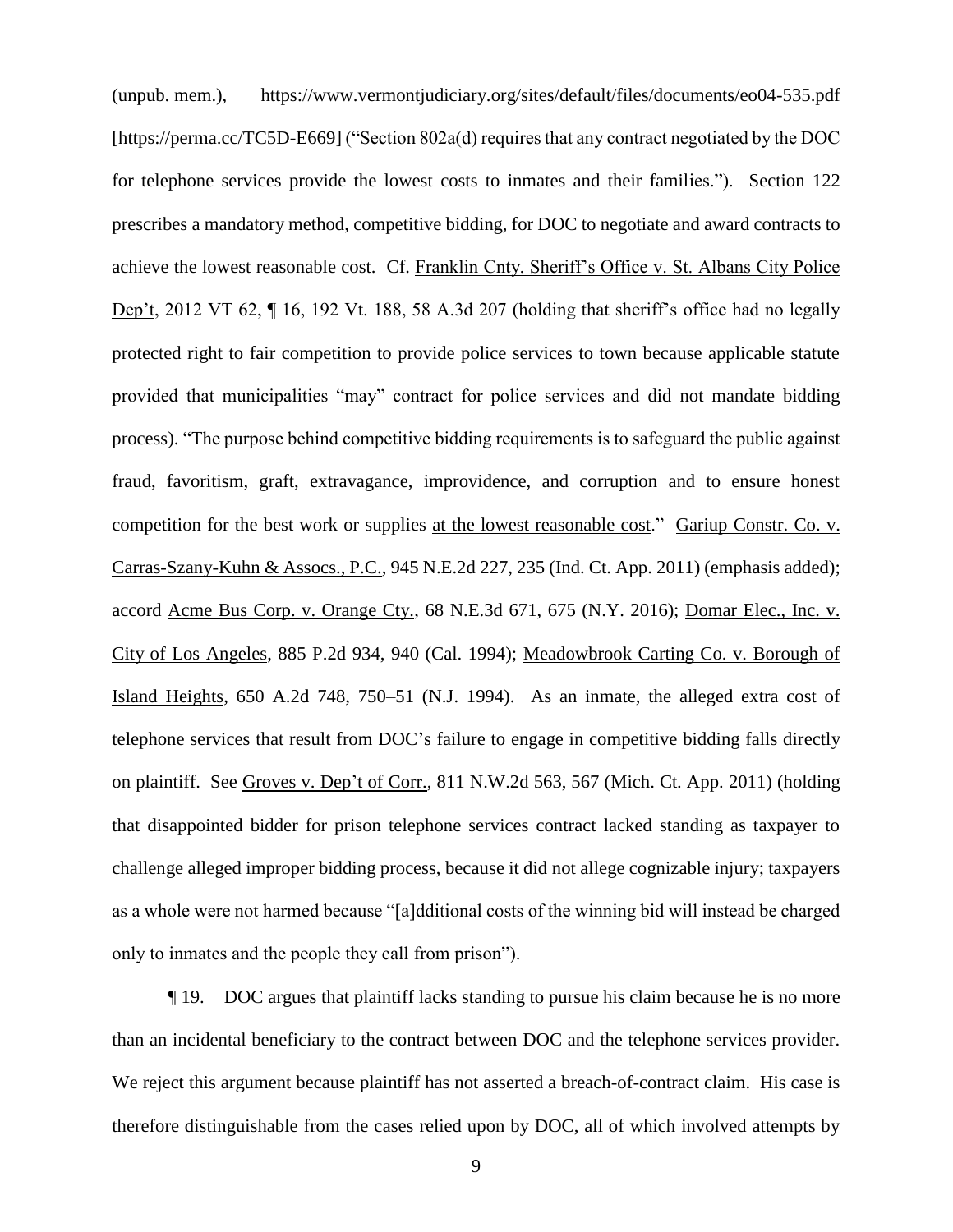plaintiffs to enforce the terms of a public contract between the government and an independent contractor. See McMurphy v. State, 171 Vt. 9, 16, 757 A.2d 1043, 1049 (2000) (holding that plaintiffs lacked standing to bring claim that city breached its contractual agreement with State to maintain highway intersection because plaintiffs were only incidental beneficiaries to contract); Sisney v. State, 2008 SD 71, ¶¶ 11-13, 754 N.W.2d 639, 644 (holding that inmate lacked standing to enforce provisions of contract between state and food services contractor); Dumont v. Corr. Corp. of Am., No. 2:14-CV-209, 2016 WL 3129163, at \*4 (D. Vt. June 2, 2016) (explaining that inmate could not enforce terms of contract between state and private correctional facility because inmate was only incidental beneficiary to contract). Here, plaintiff seeks to enforce the statutory bidding requirements for entering into the contract, rather than the terms of the contract itself. His standing to bring such a claim does not depend on whether he is a third-party beneficiary to the contract.

¶ 20. Instead, plaintiff's claim must be analyzed under the general constitutional and prudential requirements for standing. In order to bring a case in a Vermont court, "a plaintiff must allege personal injury fairly traceable to the defendant's allegedly unlawful conduct, which is likely to be redressed by the requested relief." Parker v. Town of Milton, 169 Vt. 74, 78, 726 A.2d 477, 480 (1998). "The injury must be an 'invasion of a legally protected interest,' not a generalized harm to the public." Id. (quoting Lujan v. Defs. of Wildlife, 504 U.S. 555, 560 (1992)). In addition, the plaintiff's claim must fall "within the zone of interests to be protected or regulated by the statute or constitutional guarantee in question." Hinesburg Sand & Gravel Co. v. State, 166 Vt. 337, 342, 693 A.2d 1045, 1048 (1997) (quotation and emphasis omitted).

¶ 21. As discussed above, plaintiff alleged that he has been personally harmed by DOC's failure to follow the dictates of  $\S$  802a(d) and  $\S$  122 and use a competitive bidding process for contracting for telephone services, because he has had to pay more for those services than he would have if DOC had solicited multiple bids. Plaintiff's interest in paying the lowest reasonable costs